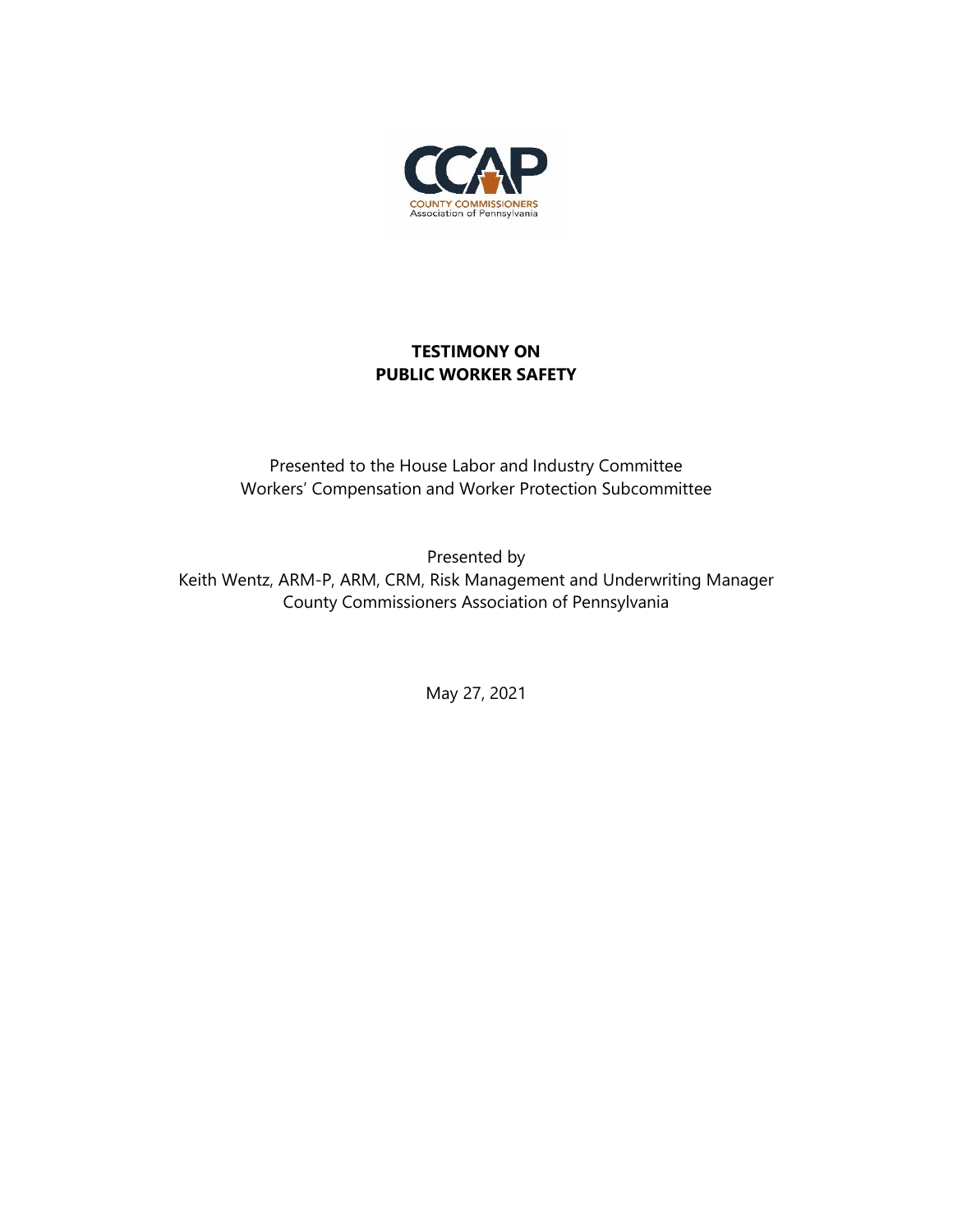Good morning. I am Keith Wentz, Risk Management and Underwriting Manager at the County Commissioners Association of Pennsylvania. The County Commissioners Association of Pennsylvania (CCAP) is a non-profit, non-partisan association representing the commonwealth's 67 counties. I would like to thank Chairman Nelson for the opportunity to address the House Labor and Industry Committee Workers' Compensation and Worker Protection Subcommittee regarding public worker safety today.

CCAP and our county members agree that public worker safety is an important issue and we take considerable measures to ensure that workplaces are safe. First and foremost, most local governments are actively engaged in risk management activities and measures to protect the safety of employees. To promote worker safety and reduce the costs of liability and workers' compensation insurance, counties implement training, workplace inspection, risk management, and other workplace procedures.

A large number of the state's counties are self-insured for workers' compensation, and many are participants in pooled programs, such as CCAP's own programs, that incentivize worker safety through premium reductions earned by completing an extensive array of loss control and prevention activities. Currently, 35 counties participate in CCAP's workers' compensation program and 52 counties participate in CCAP's liability program. Overall, we have experienced remarkably successful safety records and results among participating counties. Furthermore, with the cost of claims being lower than average, we have proof that what we are doing is working to keep employee safe.

It is often larger counties that do not participate directly with CCAP programs, sometimes due to the fact that they are large enough to self-insure and often have large risk management programs. Participants in self-insured programs are required by Department of Labor and Industry regulations to have certain safety programs, including such elements as an employee safety committee, as can be seen for example in Chapter 129 of Title 34 of the Pennsylvania Code.

Governmental workplace safety involves other components of oversight as well. In addition to a plethora of workplace safety statutes and regulations the commonwealth already has in place addressing specific areas of hazard, all public sector employers are required to comply with the Pennsylvania Worker and Community Right to Know Act, which requires employers to provide employees and the community with information about any hazardous materials present in the workplace. The Department of Labor and Industry has developed and periodically updates a list of regulated substances. We are also required to comply with federal commercial driver's license requirements and must also follow PennDOT safety regulations for work zones on public roads where employee risks may be greatest. Significant training hours are mandated by law for our workers, in addition to a great deal of additional training that while not expressly mandated by law, is necessary to mitigate liability exposures.

With counties doing so much right in the public worker safety realm, we believe it is important to note that there are and have long been legislative proposals that would implement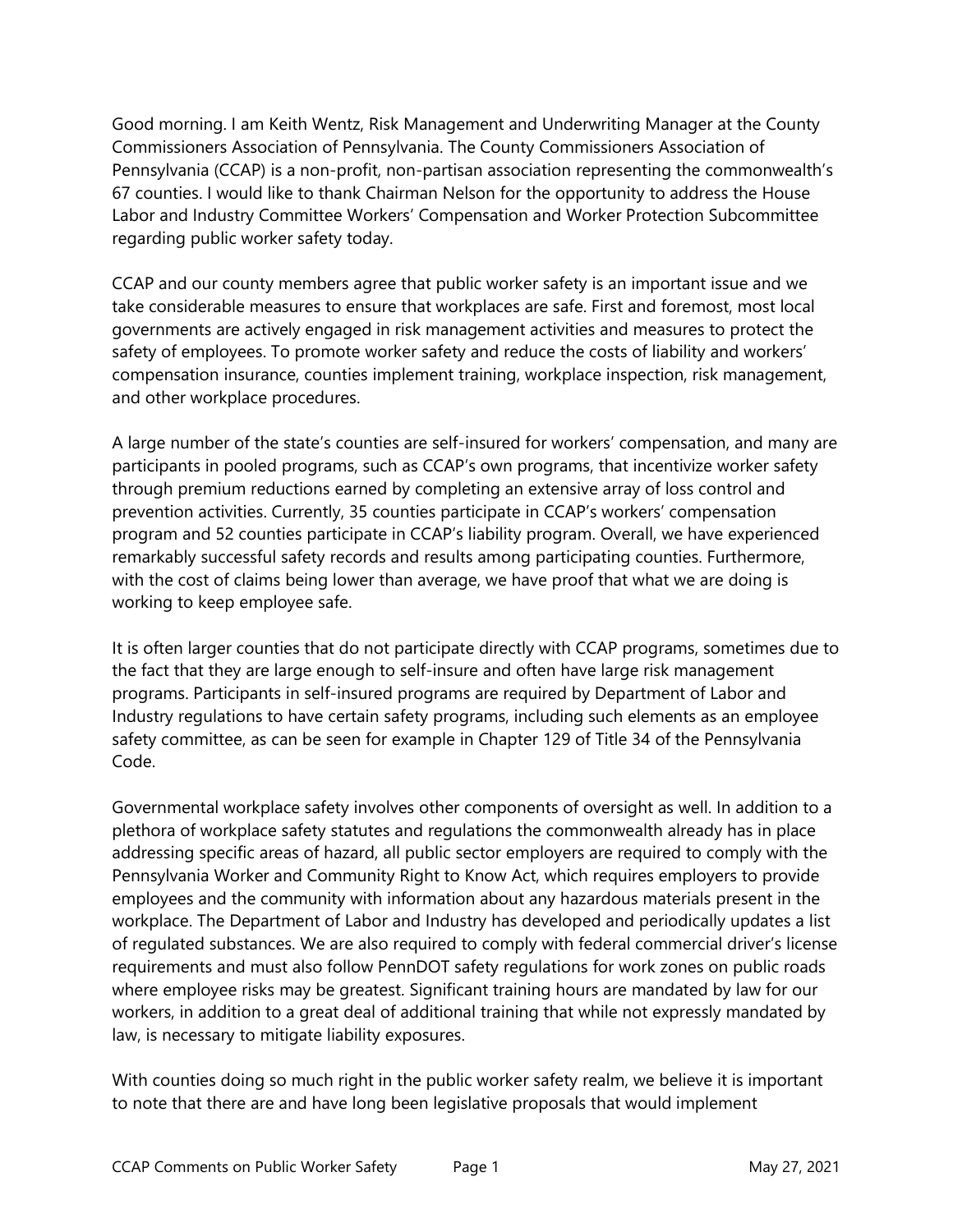Occupational Safety and Health Act (OSHA) requirements for public employers. We do not believe, however, that stringent regulatory requirements, new administrative overhead, and substantial fines will truly promote or improve worker safety at the local government level. CCAP opposes any effort to enact a state OSHA-type approach that would mandate compliance by political subdivisions or would require political subdivisions to come under the federal law.

We have responded to proposals to implement OSHA for the public sector over more than a decade with concerns for the lack of applicability and benefit counties would see from uprooting all of the safety measures they have in place to shift to OSHA requirements. Furthermore, local government employees, when considered as a whole, engage in limited activities that would be covered by OSHA, so requiring counties to comply with irrelevant rules and documentation requirements is an unnecessary and burdensome mandate.

While some of the prior legislative proposals contained a method for public employers to apply for a temporary variance on an OSHA requirement, this process results in piecemeal regulatory solutions and does not present a long-term alternative to federal regulations that are incompatible with the working conditions of local government employees. Section 1956.1(b) of the federal regulations for OSHA on adopting a state plan for state and local government employees says that "in adopting these requirements and procedures, consideration should be given to differences between public and private employment. For instance, a system of monetary penalties applicable to violations of public employers may not in all cases be necessarily the most appropriate method of achieving compliance."

Another critical concern for counties is that applying OSHA to counties would be very costly when compared to any potential benefit, both for counties and for the Commonwealth. Specifically with such proposals, we question the need for the legislation in the absence of statistics establishing that there is a worker safety problem in local government. Both proponents and opponents of the legislation have argued its need or lack of need based primarily on philosophy and anecdotal evidence of isolated incidents. Existing statistical data does not indicate that there is any greater incidence of workplace injury in the public sector as compared to the OSHA-covered private sector, and suggests that before embarking on that expensive path, the Committee ask the Department of Labor and Industry to develop a valid statistical study of workplace injuries between comparable public and private sector occupations.

It is our belief that such a comparison will show little material difference between the OSHAregulated private sector and our public sector counterparts and will support our contention that further legislation is unnecessary. The expenditures implementing OSHA for the public sector would entail, both in diversion of local funds and the cost to the commonwealth of establishing and maintaining a vast new regulatory regime, should be devoted instead to many other pressing and urgent needs.

If any new legislative requirements are being contemplated, it is vital to determine if the measure would truly increase in safety for workers above the many measures already being